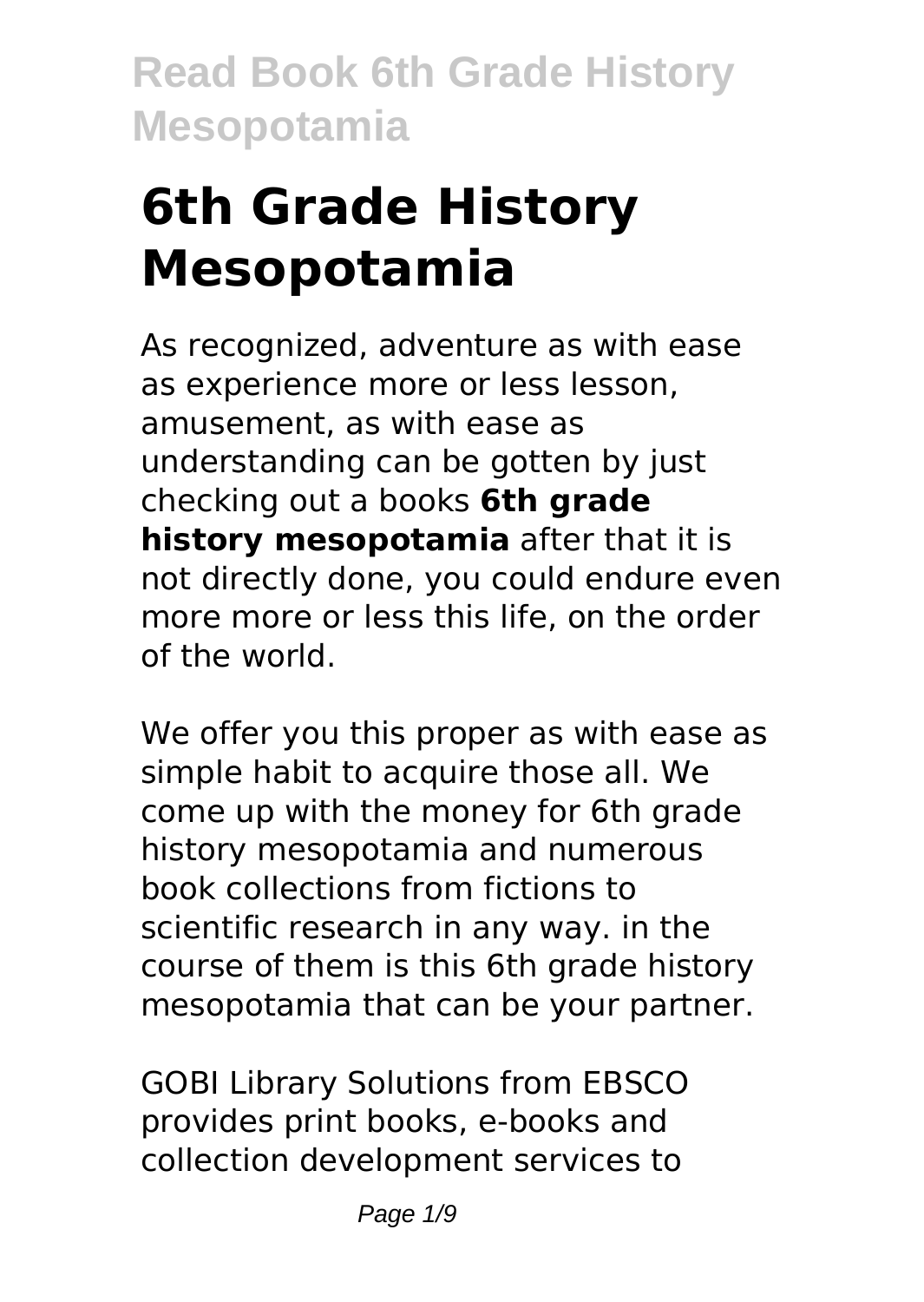academic and research libraries worldwide.

### **6th Grade History Mesopotamia**

Mesopotamia is located in Southwest Asia. The first known civilization started there. A civilization is a group of people who have a high level of culture and order. People in a civilization belong to different social classes and do different types of jobs. A civilization has science and the arts.

#### **Mesopotamia - 6th Grade Social Studies**

II. Mesopotamia Land Between Rivers Welcome to Mesopotamia, or, the "land between rivers." It is here roughly 7000 years ago that the world's first great civilization emerged, Sumer. It is also...

### **Mesopotamia - Study Guide - Dr. Schwartz's 6th Grade ...**

6th Grade History: Ancient Civilizations ... Mesopotamia. Search site Search: Unit 3: Mesopotamia This unit will cover the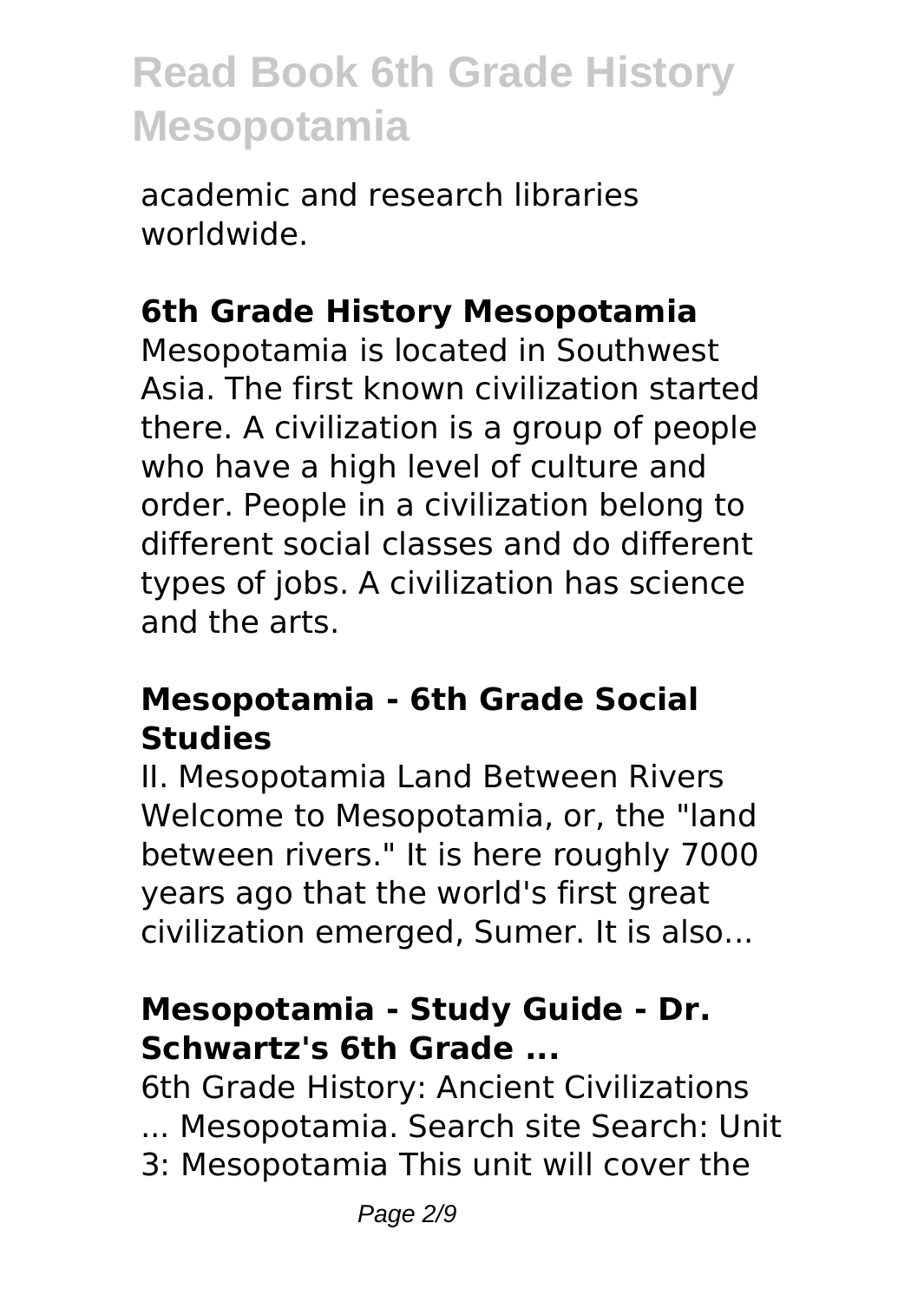first civilization, Mesopotamia. 3.1 Geography 3.2 Agriculture and Civilization 3.3 Life in Sumer ...

#### **Unit 3: Mesopotamia :: 6th Grade History: Ancient ...**

Mesopotamia (MEH•suh•puh•TAY •mee•uh), which means "the land between the rivers." Mesopotamia lay in the eastern part of the Fertile Crescent, a curving strip of land that extends from the Mediterranean Sea to the Persian Gulf. Mesopotamia had a hot, dry climate. In the spring, the rivers often flooded, leaving behind rich soil for farming. The

### **Mesopotamian Civilization - 6th Grade Social Studies**

brittany\_marshall86. Mesopotamia 6th Grade World History. Irrigation. City-State. Hammurabi Code. Fertile. The supply of water to land or crops to help growth, usually d…. a city that with its surrounding territory forms an independen…. a code of laws used by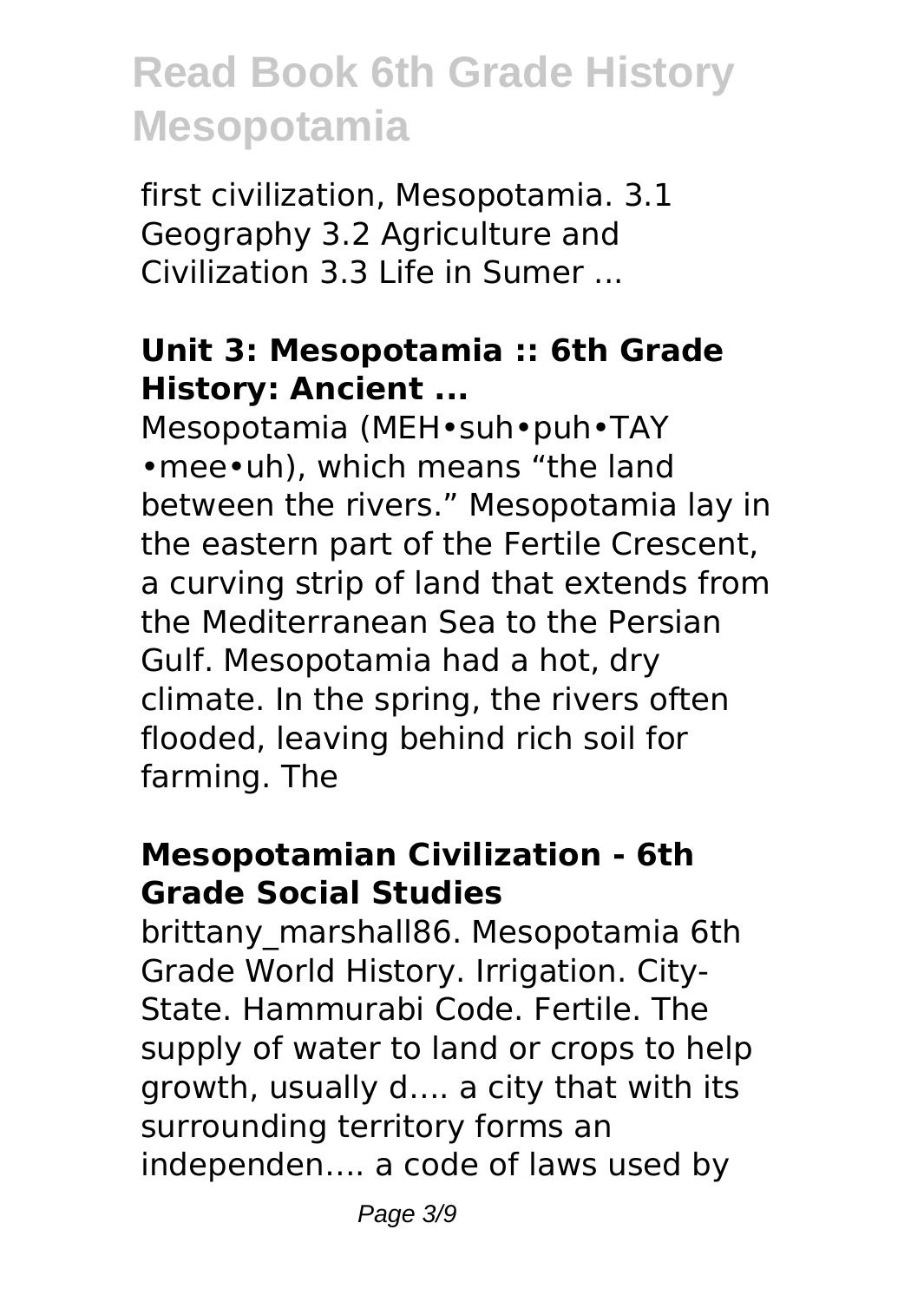the Mesopotamian civilization, an eye f….

### **ancient 6th grade world history mesopotamia Flashcards and ...**

Type of Government: Mesopotamia was ruled by kings. The kings only ruled a single city though, rather than the entire civilization. For example, the city of Babylon was ruled by King Hammurabi....

#### **Mesopotamia - 6th Grade Social Studies - Google Sites**

Part of Unit: Mesopotamia 6th-grade Social Studies Don Donn/Corkran Middle School; Maryland USA. Preparation: Make or purchase clay tablets with pictograph writing on them. Divide your identifications of pictographs into 4 or 5 different sources (ensuring that there are enough sources for each group to have one of each.)

### **Ancient Mesopotamia UNIT for 5th and 6th grade Teachers**

Page  $4/9$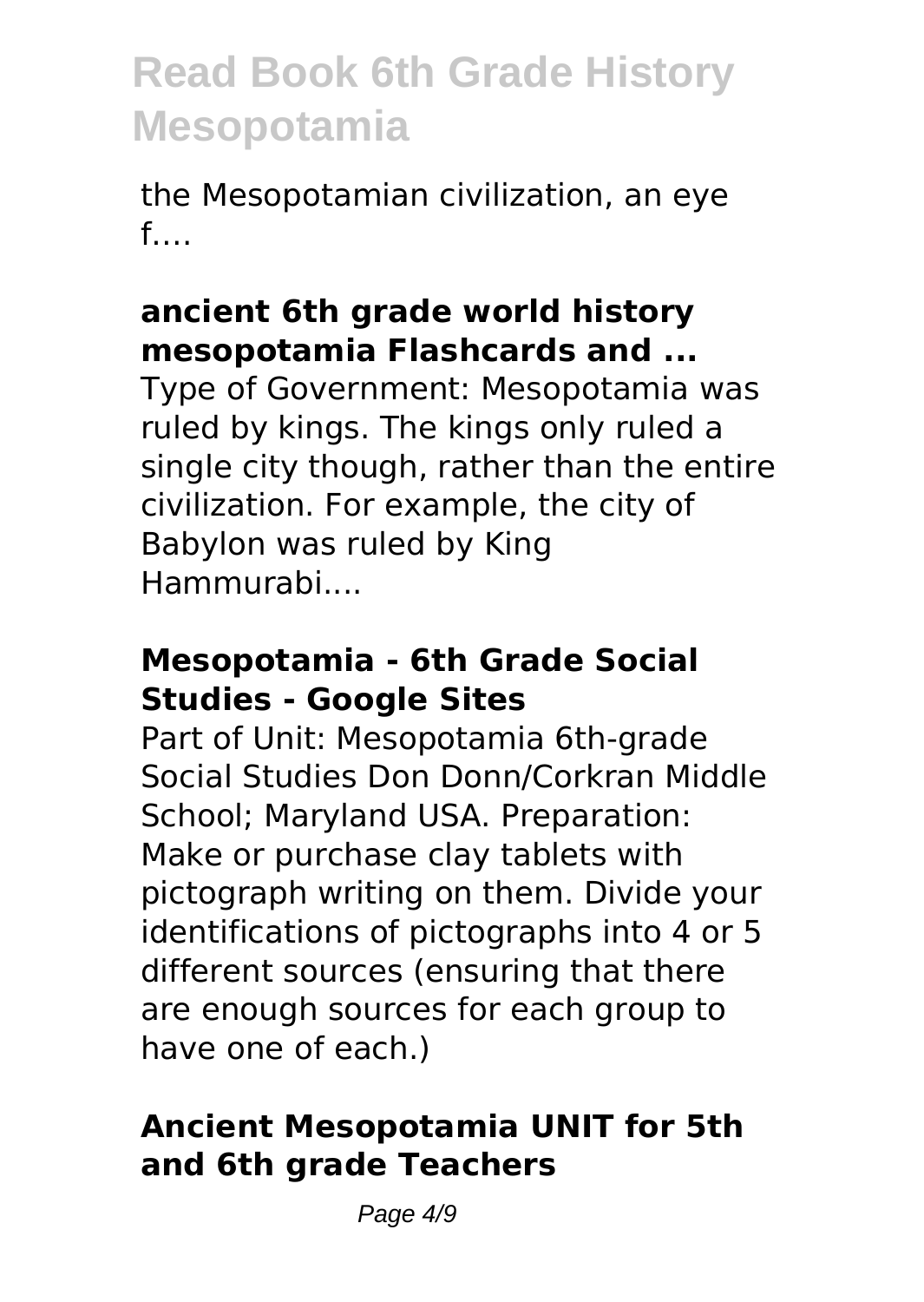This is a fun homeschool history lesson for kindergarten, first grade, 2nd grade, 3rd grade, 4th grade, 5th grade, and 6th grade students. Mesopotamian Civilization for Kids Ancient Mesopotamia , often referred to as the cradle of civilization, incorporates the cultures of the Sumerians , the Babylonians and the Assyrians .

### **Ancient Mesopotamian Civilization for Kids**

Mesopotamia This unit will last approximately 3 weeks. In this unit, students will begin an exploration into the earliest human civilization. During this time, students will focus their attention on the core concepts of: geography, government, economics, history, and society as it relates to ancient Mesopotamia.

### **Mesopotamia - Mr. Cain's Website**

Ancient Mesopotamia refers to the place where humans first formed civilizations. It was here that people first gathered in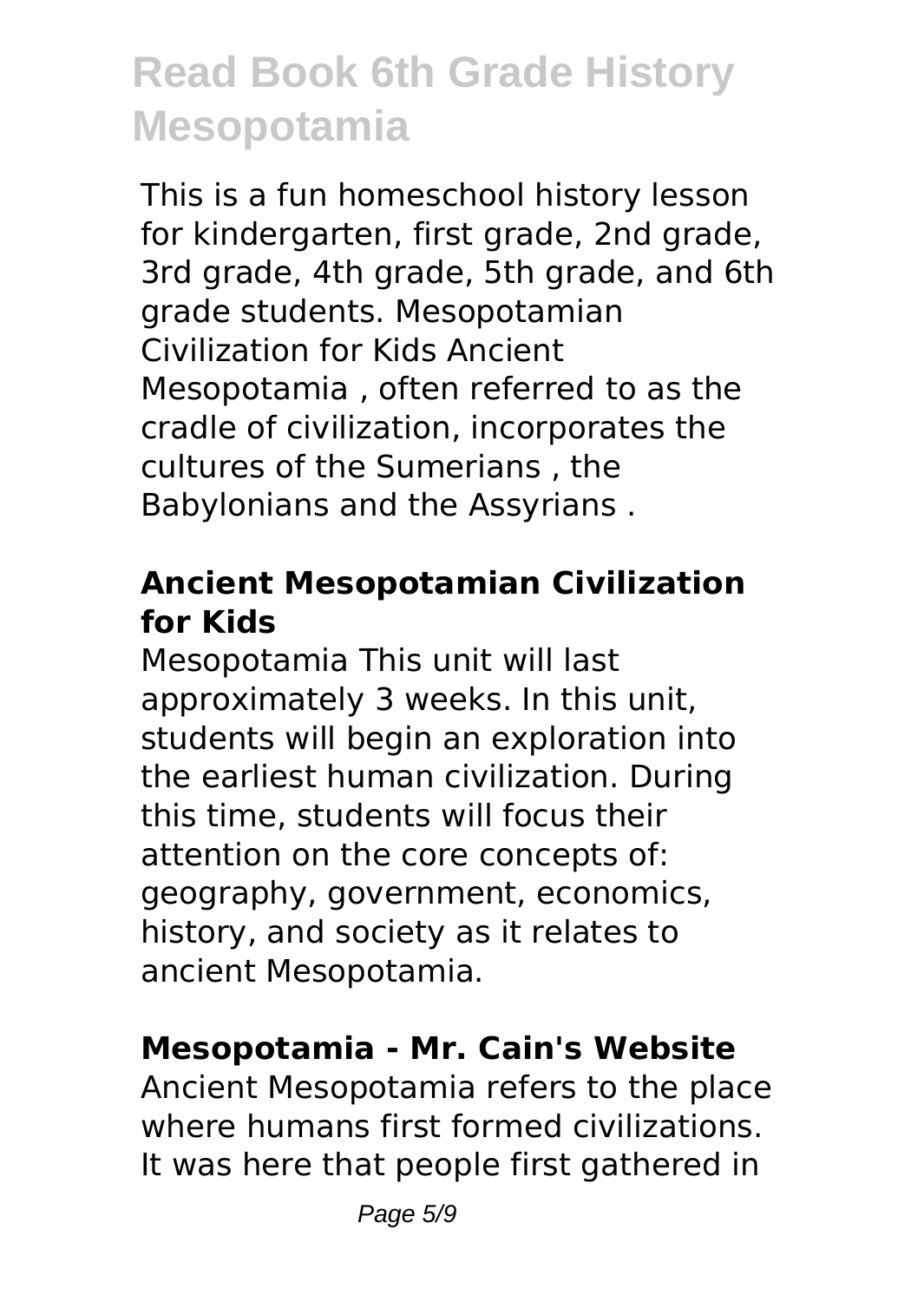large cities, learned to write, and created governments. For this reason Mesopotamia is often called the "Cradle of Civilization". Map of Mesopotamiaby Atanas Kostovski

### **History: Ancient Mesopotamia for Kids**

Learn 6th grade history 3 mesopotamia with free interactive flashcards. Choose from 500 different sets of 6th grade history 3 mesopotamia flashcards on Quizlet.

### **6th grade history 3 mesopotamia Flashcards and Study Sets ...**

The Epic of Gilgamesh (Grades 4-6) The Tower of Babel and the Hanging Gardens of Babylon (Grades 6-8) Mesopotamia and the Bible (Grades 7-9)

### **Ancient Mesopotamia Theme Unit edHelper**

The module includes important concepts, knowledge, and skills for the following instructional units:

Page 6/9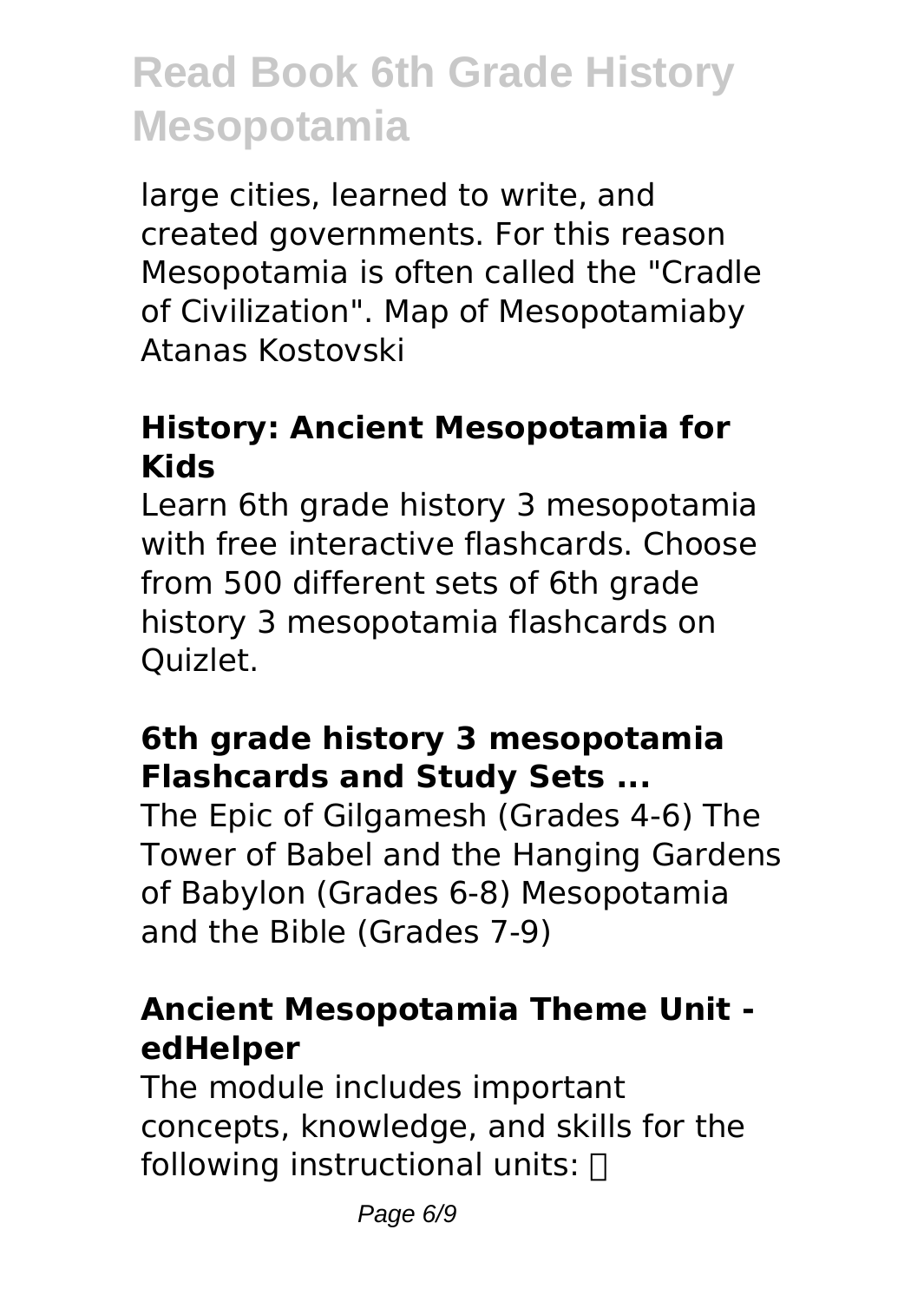Mesopotamia (c. 3500-1200 BC/BCE), ∏ Ancient Egypt (c. 3000-1200 BC/BCE), and  $\Box$  Ancient Israel (c. 2000 BC/BCE-70 AD/CE).

### **Grade 6 Social Studies Module 1 - Tennessee**

Play this game to review Ancient History. was located in the Fertile Crescent. Preview this quiz on Ouizizz. Was located in the Fertile Crescent. Ancient Mesopotamia DRAFT. 6th grade. 456 times. History. 61% average accuracy. ... Q. a strict and harsh set of laws in ancient Mesopotamia. answer choices . Polytheistic. Ziggurat.

#### **Ancient Mesopotamia | Ancient History Quiz - Quizizz**

In which John presents Mesopotamia, and the early civilizations that arose around the Fertile Crescent. Topics covered include the birth of territorial kingd...

### **Mesopotamia: Crash Course World**

Page 7/9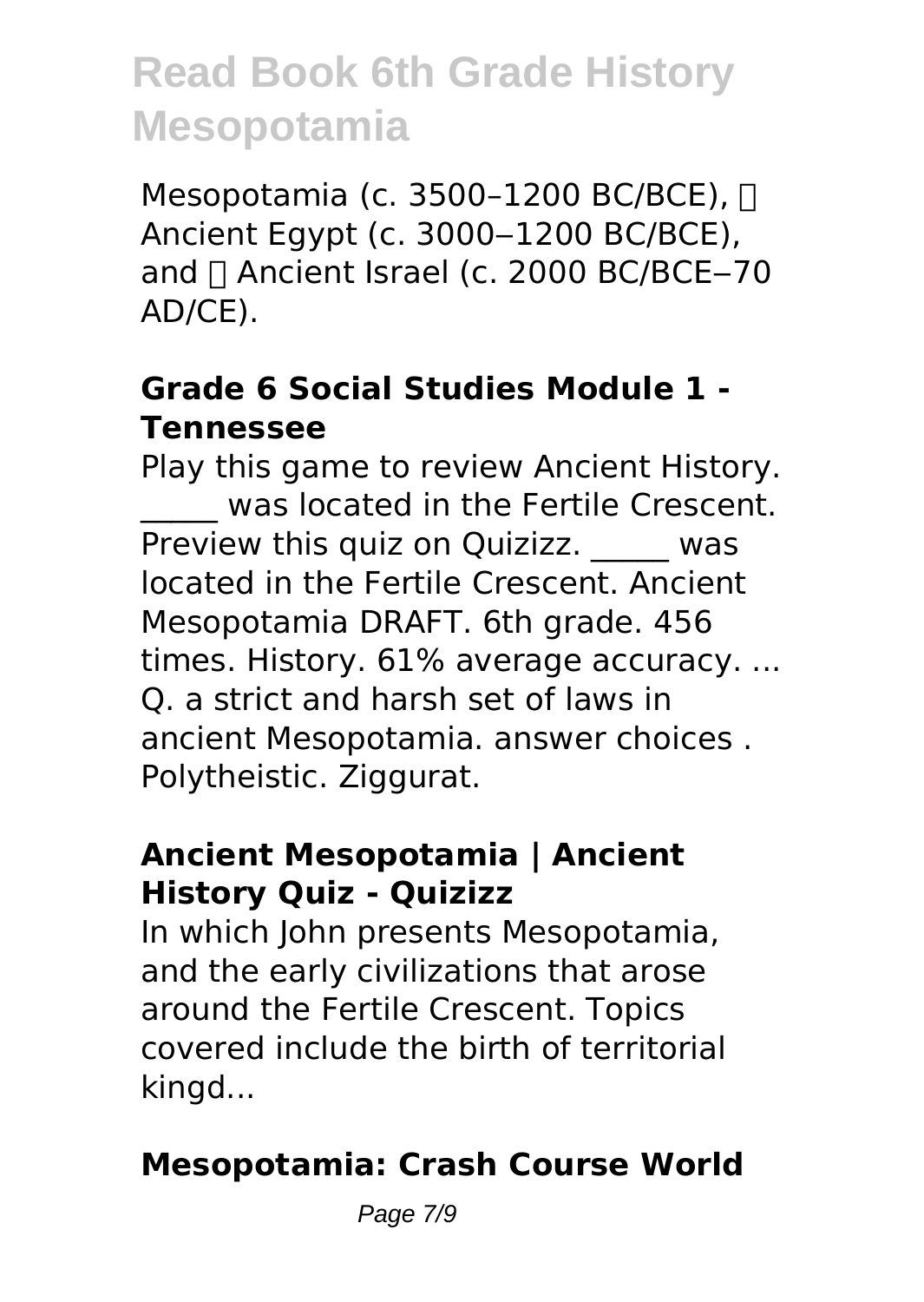### **History #3 - YouTube**

US State History Science Biology Chemistry Earth Science Physics World History Ancient Africa Ancient China Ancient Egypt Ancient Greece Ancient Mesopotamia Ancient Rome Middle Ages Islamic Empire Renaissance Aztec, Maya, Inca French Revolution World War 1 World War 2 Cold War Art History Geography United States Africa Asia Central America ...

#### **Middle School Common Core Social Studies for Kids**

After students learn about the ancient Sumerians, they are going to assume the role of an artisan. The king has ordered your students to create a new currency. The currency must reflect the values and daily life of the ancient Sumerians. For example, students may include topics about stable food sup

### **Mesopotamia Project & Worksheets | Teachers Pay Teachers**

The focus of 7th grade is Ancient